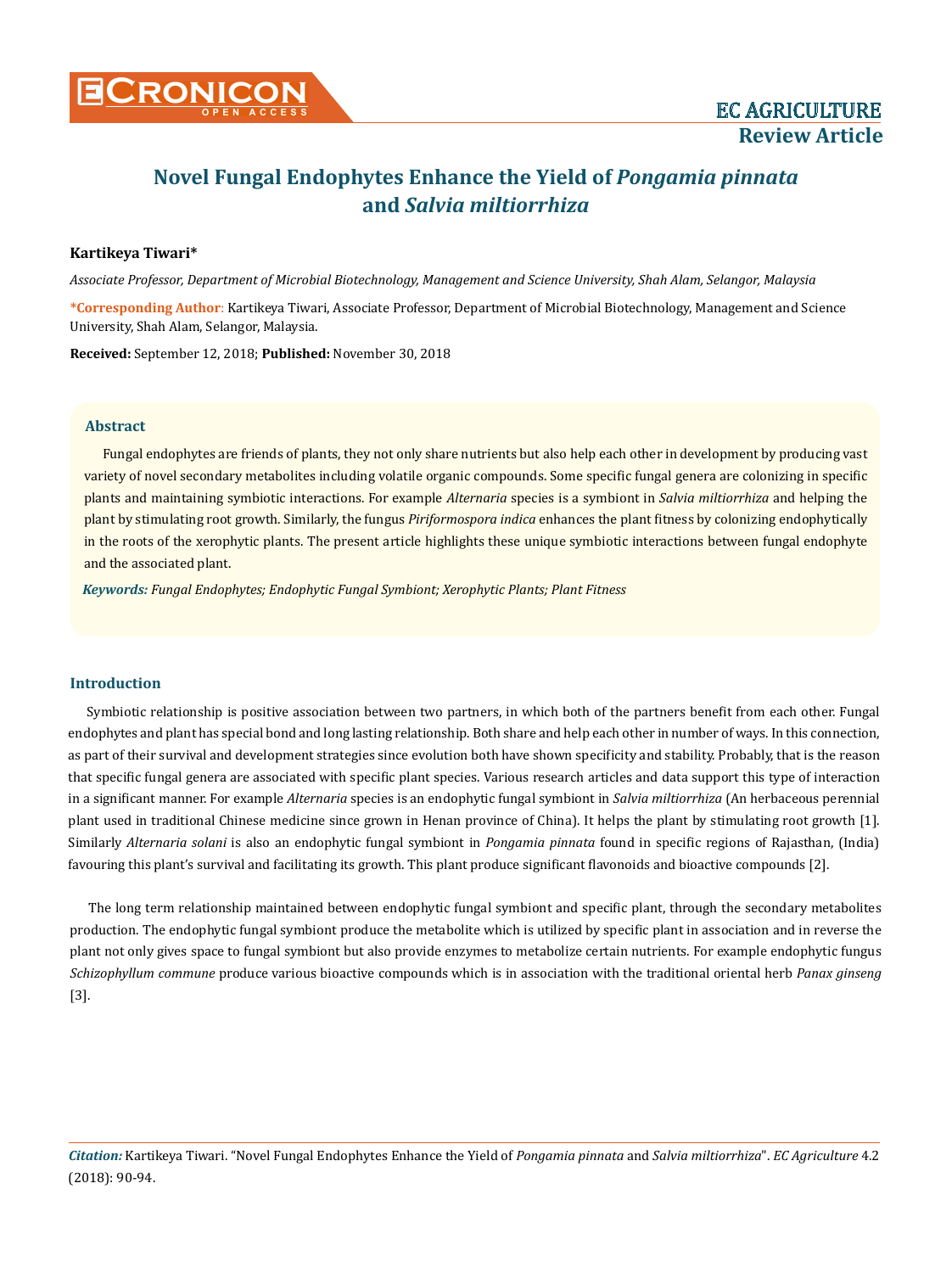#### **Fungal endophytes as a source of bioactive natural products**

There are large number of bioactive compounds producing fungal endophytes such as *Taxomyces, Fusarium, Pestalotiopsis, Botrytis, Aspergillus, Penicillium, Metarhizium, Piriformospora* and others. The bioactive compounds obtained from these fungal endophytes possess anti-cancerous, antidiabetic, antioxidant and antimicrobial activity.

Similarly, the fungal endophytes *Alternaria alternata* and *Piriformospora indica* both increase the production of group of enzymes (GOE) such as glutathione reductase (GR), glutathione S-transferase (GST) and superoxide dismutase (SOD). This results in increased root biomass and increased accumulation of total phenolic acid and lithospermic acid A and B (LAA and LAB) and thereby, enhances the yield of crops. These fungal endophytes also switch on defense genes and response genes and provide resistance against biotic and abiotic stress [4].

Ambuic acid is an antifungal and anti-oomycete agent from the endophytic fungus Pestalotiopsis microspora and significantly effective against plant pathogenic fungi *Fusarium* species and *Pythium ultimum* [4].

#### **Fungal endophytes as plant growth promotor in** *Pongamia pinnata* **and** *Salvia miltiorrhiza*

Tiwari [5] and Zhou., *et al.* [1] documented that the *Alternaria* species has shown significant association as endophytic fungal symbiont in various perennial croppy plants such as *Salvia miltiorrhiza* and *Pongamia pinnata*. This fungus commonly colonizes in root, shoot and leaves of these plants and accumulate active ingredients. In the roots of the plant this fungus stimulate root growth, therefore helping the plant in development and growth.

In the roots of the plant *Salvia miltiorrhiza*, this dominant endophytic fungal symbiont *Alternaria* species increases total phenolic acid, enhances biomass of roots and increases content of lithospermic acid A and B under greenhouse and field conditions [1].

Since last decades, these interactions (Plant growth promoting fungal association with specific plant) are being studied and results are giving significant outcome [6]. Still, there is a scope of further research in this area. The strategies and methods by which these fungal endophytes are promoting plant growth needs more attention.

Verma., *et al.* [7], first isolated the facultative endophyte named as *Piriformospora indica* colonizing in the roots of the xerophytic plants of Thar dessert of India. Sarvajeet., *et al.* [8] and Varma., *et al*. [9] further studied and found that this fungus improve plant's fitness and help in plant growth promotion, therefore, can be used at large scale in agriculture, horticulture and floriculture.

Both of the novel endophytic fungal symbiont (*Alternaria* and *Piriformospora*) are producing various enzymes and helping the plant in adverse xerophytic conditions. In fact, these fungi are producing chlamydospores for accumulating nutrients, water, enzymes and related bioactive molecules required for the survival of various plants in xerophytic conditions (Figure 1).

#### **Endophytic fungal symbiont improve fitness of** *Pongamia pinnata* **and** *Salvia miltiorrhiza*

Fungal endophytes in association with various crops provide constant defense and support in biotic and abiotic stress [4]. Endophytic fungal symbiont *Piriformospora indic*a colonizing in the different crops provide constant support in adverse conditions such as water scarcity, salinity and high temperature. Similarly, the endophytic fungal symbiont *Alternaria alternata* produces acids and enzymes and thereby improve fitness of these plants (Figure 2).

91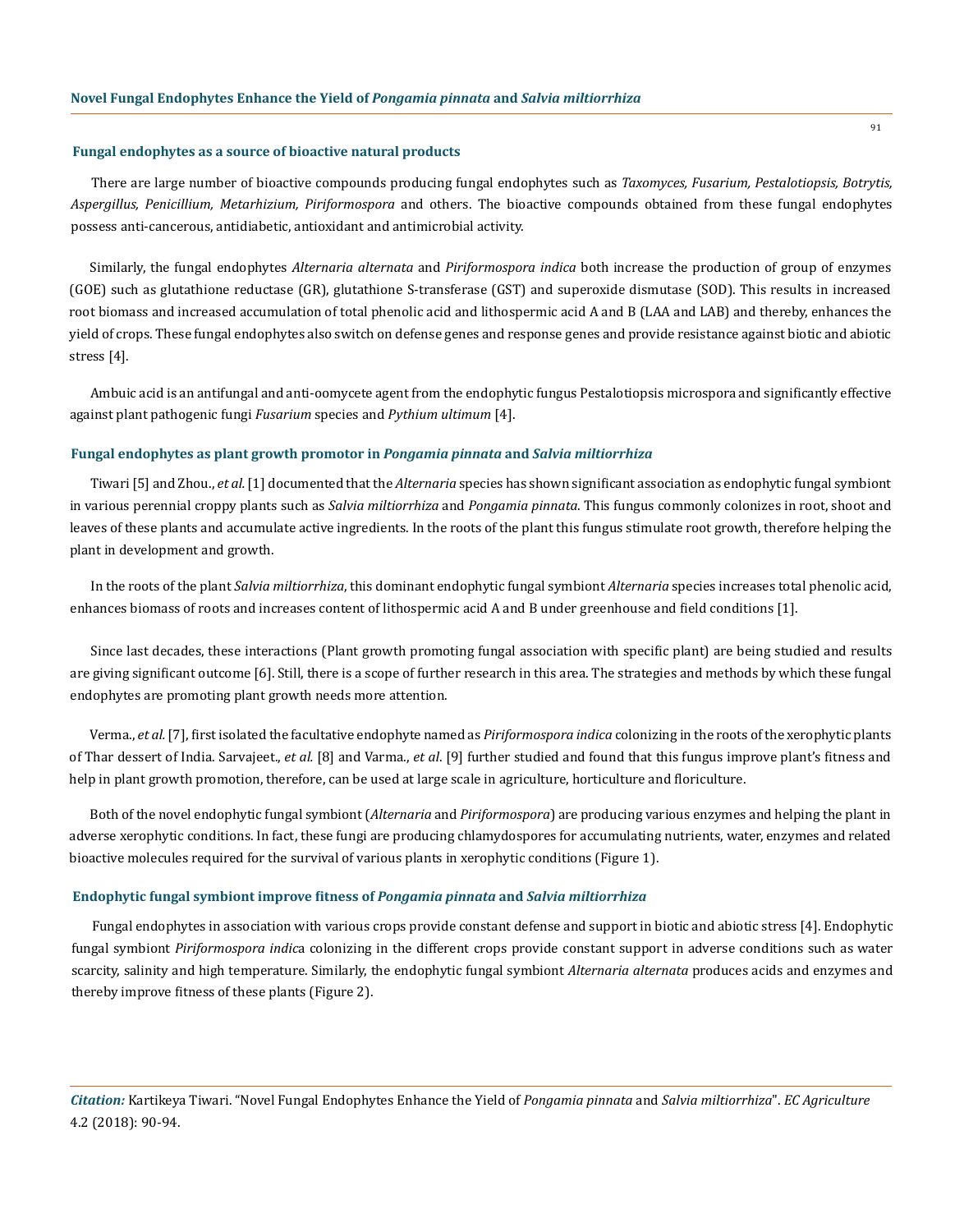

*Figure 1: Probable mechanism of Bio-protection and Plant growth promotion by Endophytic Fungal Symbiont Piriformospora indica and Alternaria alternata (GOE - Group of enzymes, GST - Glutathione S-transferase, SOD - Superoxide dismutase LAA and B - Lithospermic acid A and B).*

*Citation:* Kartikeya Tiwari. "Novel Fungal Endophytes Enhance the Yield of *Pongamia pinnata* and *Salvia miltiorrhiza*". *EC Agriculture*  4.2 (2018): 90-94.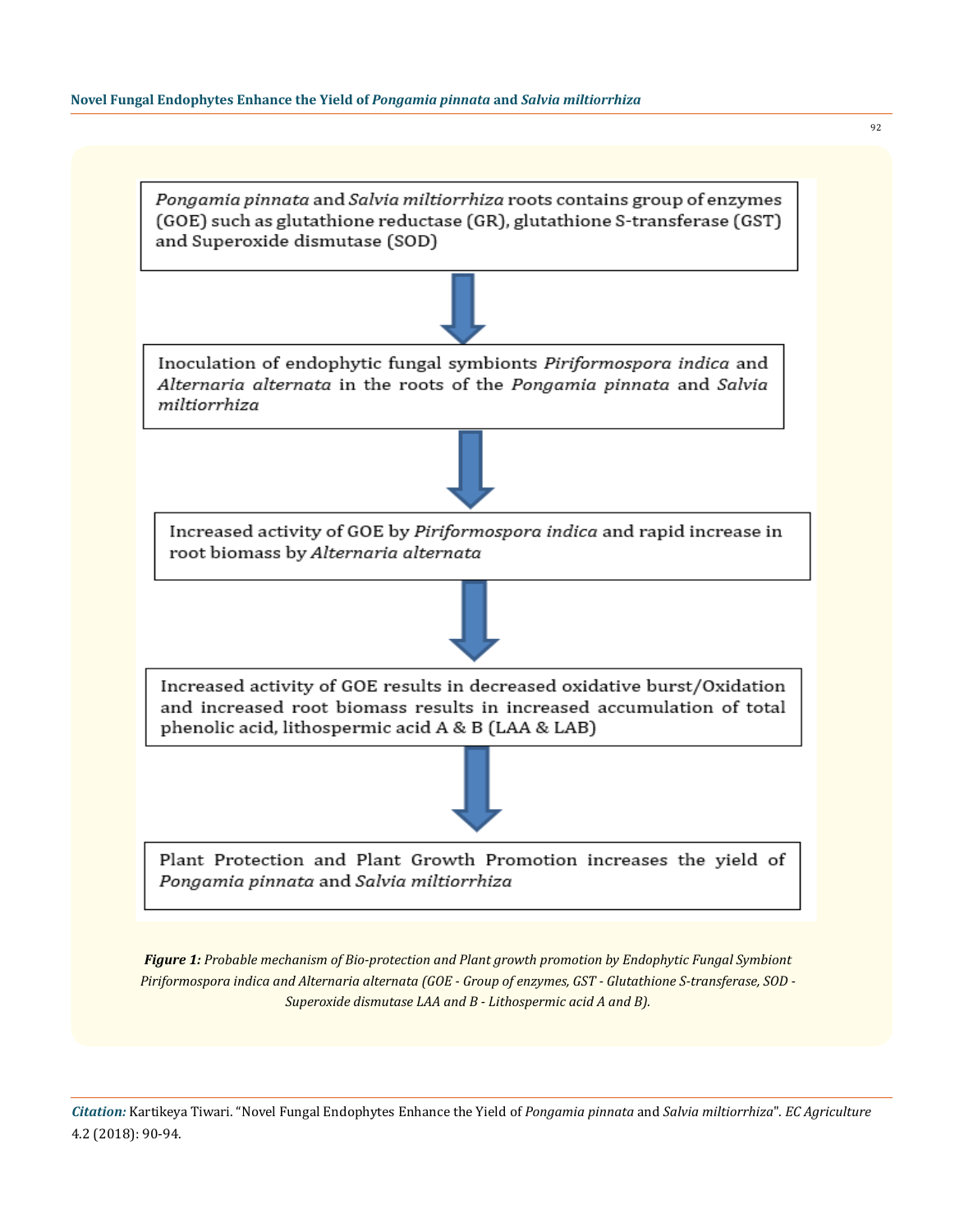

*Fungal Symbiont Piriformospora indica and Alternaria alternata results in enhanced yield of the Pongamia pinnata and Salvia miltiorrhiza.*

## **Conclusion**

In near future, the agriculture scientists and plant breeders will come out with plant wise endophytic fungal symbiont which not only enhances the yield but also provide constant support of that specific plant (such as *Alternaria* species enhances the growth of the plant *Salvia miltiorrhiza* [4].

Moreover, there is a need of research at molecular level to study the switched on genes, as a result of interactions between plant root and endophytic fungal symbiont specifically associated with that plant. Probably, these genes are producing some novel bioactive compounds for fitness and enhance the growth of that plant [8,9].

# **Bibliography**

- 1. Zhou SL., *et al*[. "The plant growth-promoting fungus \(PGPF\) Alternaria sp. A13 markedly enhances Salvia miltiorrhiza root growth](https://www.ncbi.nlm.nih.gov/pubmed/29337927)  [and active ingredient accumulation under greenhouse and field conditions".](https://www.ncbi.nlm.nih.gov/pubmed/29337927) *International Journal of Molecular Sciences* 19.1 (2018): [E270.](https://www.ncbi.nlm.nih.gov/pubmed/29337927)
- 2. [Tiwari K and Chittora M. "Assessment of genetic diversity and distribution of endophytic fungal communities of Alternaria solani](https://www.ncbi.nlm.nih.gov/pubmed/23888281)  [isolates associated with dominant Karanja plants in Sanganer region of Rajasthan".](https://www.ncbi.nlm.nih.gov/pubmed/23888281) *Springer Plus* 2.1 (2013): 313.
- 3. Zhai X., *et al*[. "A stable beneficial symbiotic relationship between endophytic fungus Schizophyllum commune and host plant Panax](https://www.biorxiv.org/content/biorxiv/early/2017/08/14/175885.full.pdf)  ginseng". *BioRxiv* [14 \(2017\): 1-26.](https://www.biorxiv.org/content/biorxiv/early/2017/08/14/175885.full.pdf)